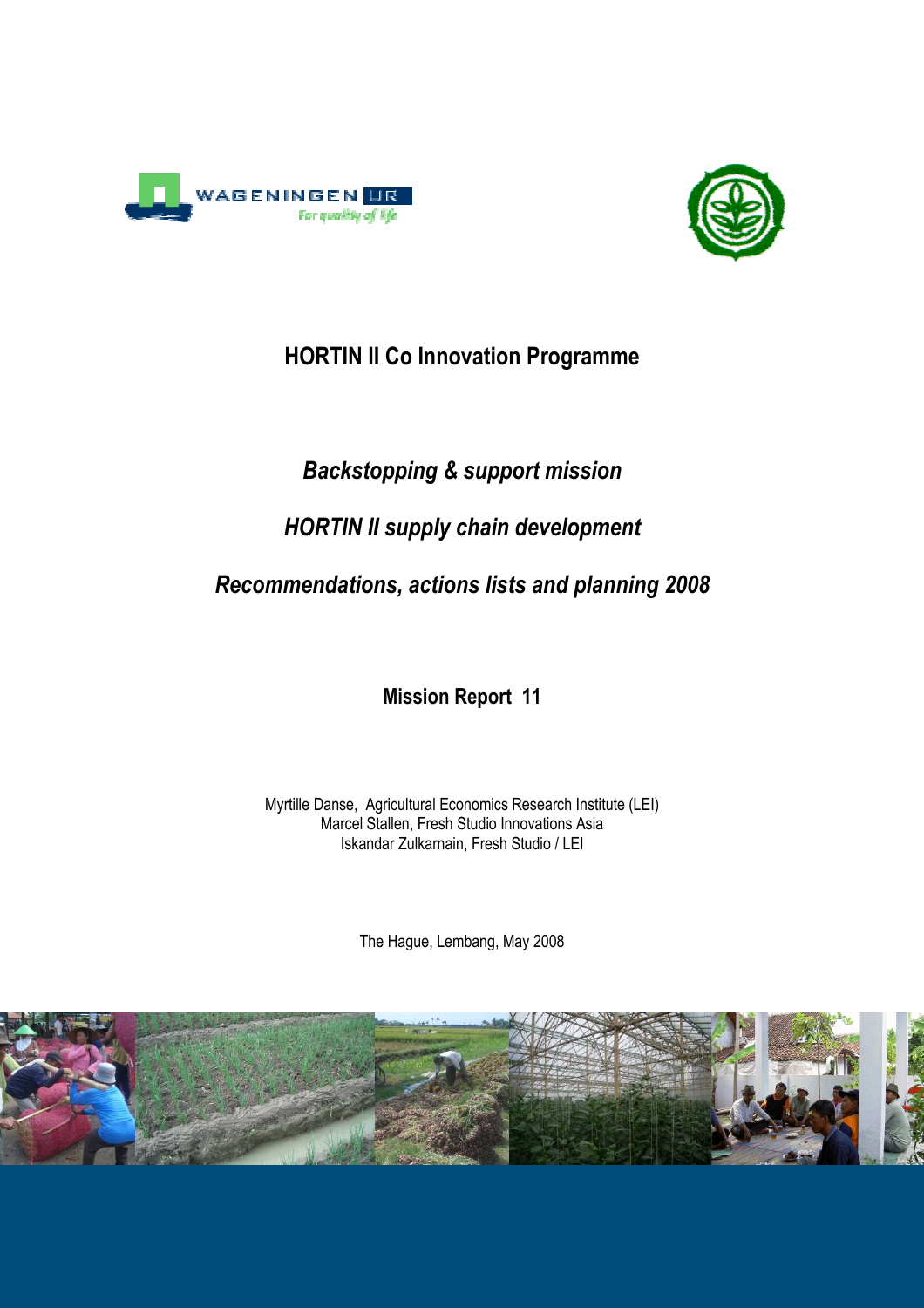The purpose of the HORTIN II programme is to contribute to the development of cost effective high quality value chains for the selected commodities hot pepper, shallot and sweet pepper. Among others this can be achieved when technology development takes place in close collaboration between public institutions, farmers and private companies.

In Indonesia, the programme is carried out by the Indonesian Vegetable Research Institute (IVEGRI) in Lembang. In the Netherlands Applied Plant Research (APR), WUR-Greenhouse Horticulture (GH) and Agricultural Economics Research Institute (AEI), all part of Wageningen University and Researchcentre, are the principal partners.

#### Addresses:

Indonesian Vegetable Research Institute

| Address  | : Jl. Tangkuban Perahu 517 Lembang-Bandung 40391, West Java, Indonesia |
|----------|------------------------------------------------------------------------|
| Tel.     | +62 22 2786 245                                                        |
| Fax      | $+62222786416$                                                         |
| E-mail   | dir_ivegri@balits.org or balitsa@balitsa.org                           |
| Internet | www.balitsa.org                                                        |
|          |                                                                        |

Agricultural Economics Research Institute (LEI)

| Address | Burgemeester Patijnlaan 19, Den Haag, The Netherlands            |
|---------|------------------------------------------------------------------|
|         | Postbus 29703, 2502 LS Den Haag, The Netherlands                 |
| Tel.    | +31 70 335 83 30                                                 |
| Fax     | $+31703615624$                                                   |
| E-mail  | informatie.lei@wur.nl                                            |
|         | Internet : www.lei.wur.nl                                        |
|         |                                                                  |
|         | Applied Plant Research (Praktijkonderzoek Plant & Omgeving B.V.) |

AGV Research Unit

Address : Edelhertweg 1, Lelystad, The Netherlands

|          | Postbus 430, 8200 AK Lelystad, The Netherlands |
|----------|------------------------------------------------|
| Tel.     | $\div$ +31 320 29 11 11                        |
| Fax      | $\div$ +31 320 23 04 79                        |
| E-mail   | : $infoagv.popQwur.nl$                         |
| Internet | : www.ppo.wur.nl                               |

WUR-Greenhouse Horticulture (Wageningen UR Glastuinbouw)

| Address  | : Violierenweg 1, Bleiswijk, The Netherlands   |
|----------|------------------------------------------------|
|          | Postbus 20, 2665 ZG Bleiswijk, The Netherlands |
| Tel.     | +31 317 48 56 06                               |
| Fax      | $\div$ +31 10 52 25 193                        |
| E-mail   | glastuinbouw@wur.nl                            |
| Internet | www.glastuinbouw.wur.nl                        |
|          |                                                |

© 2008, The Hague, Lembang. IVEGRI and Agricultural Economics Research Institute (LEI BV)

All rights reserved. No part of this publication may be reproduced, stored in a retrieval system or transmitted, in any form of by any means, electronic, mechanical, photocopying, recording or otherwise, without the prior written permission of IVEGRI and Agricultural Economics Research Institute (LEI BV)

Agricultural Economics Research Institute (LEI BV) and IVEGRI take no responsibility for any injury or damage sustained by using data from this publication.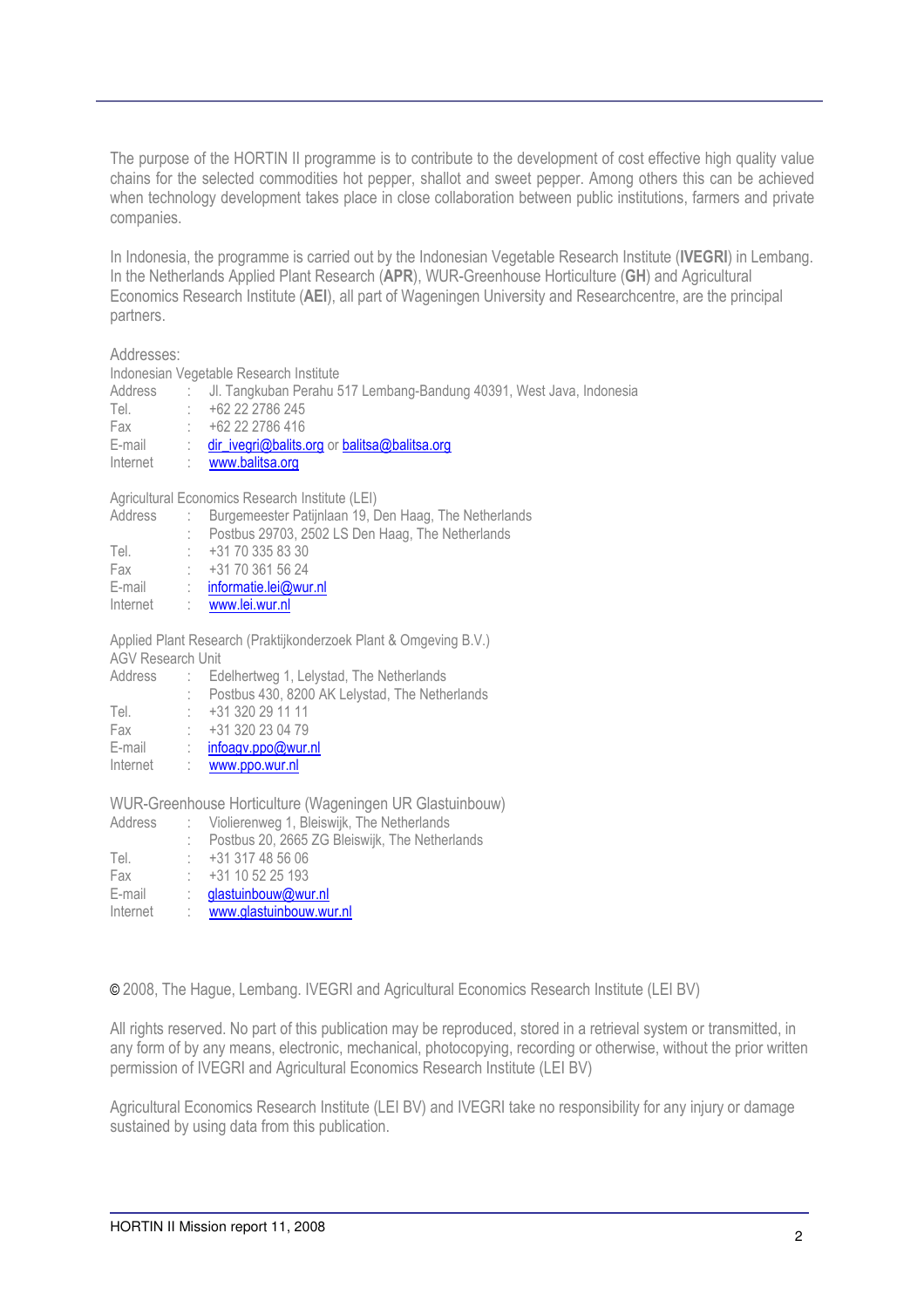# Programme Team

If you think you could contribute to the goals of HORTIN II in any way, please contact one of the Programme members.

|                                   | Indonesia                                                                                                           | <b>Netherlands</b>                                                                                                                                                                                                                                         |
|-----------------------------------|---------------------------------------------------------------------------------------------------------------------|------------------------------------------------------------------------------------------------------------------------------------------------------------------------------------------------------------------------------------------------------------|
| Programme<br>management           | Dr.Nikardi Gunadi, IVEGRI<br>Telephone +62 22 2786 245<br>Fax +62 22 2786 416<br>E-mail: NGUNADI@BDG.CENTRIN.NET.ID | Dr. Arij Everaarts, APR, General management<br>Telephone +31 320 291 671<br>Fax +31 320 230 479<br>E-mail: ARIJ.EVERAARTS@WUR.NL<br>Andre de Jager, AEI, Co-innovation<br>Telephone +31 70 3358 341<br>Fax +31 70 3615 624<br>E-mail: ANDRE.DEJAGER@WUR.NL |
| Sweet pepper pilot<br>project     | Dr.Nikardi Gunadi, IVEGRI<br>Telephone +62 22 2786 245<br>Fax +62 22 2786 416<br>E-mail: NGUNADI@BDG.CENTRIN.NET.ID | Ruud Maaswinkel, WUR-Greenhouse<br>Horticulture<br>Telephone +31 317 485 537<br>Fax +31 105 225 193<br>E-mail: RUUD.MAASWINKEL@WUR.NL                                                                                                                      |
| Shallot pilot project             | Dr. Rofik Sinung Basuki, IVEGRI<br>Telephone +62 22 2786 245<br>Fax +62 22 2786 416<br>E-mail: ROFIK@HOTMAIL.COM    | Lubbert van den Brink, APR<br>Telephone +31 320 291 353<br>Fax +31 320 230 479<br>E-mail: LUBBERT.VANDENBRINK@WUR.NL                                                                                                                                       |
| Hot pepper pilot<br>project       | Dr. Witono Adiyoga, IVEGRI<br>Telephone +62 22 2786 245<br>Fax +62 22 2786 416<br>E-mail: VICIANTI@YAHOO.CO.ID      | Herman de Putter, APR<br>Telephone +31 320 291 614<br>Fax:+31 320 230 479<br>E-mail: HERMAN.DEPUTTER@WUR.NL                                                                                                                                                |
| Quantitative<br>Economic Analysis | Dr. Witono Adiyoga, IVEGRI<br>Telephone +62 22 2786 245<br>Fax +62 22 2786 416<br>E-mail: VICIANTI@YAHOO.CO.ID      | Marcel van der Voort, APR<br>Telephone +31 320 291 312<br>Fax +31 320 230 479<br>E-mail: MARCEL.VANDERVOORT@WUR.NL                                                                                                                                         |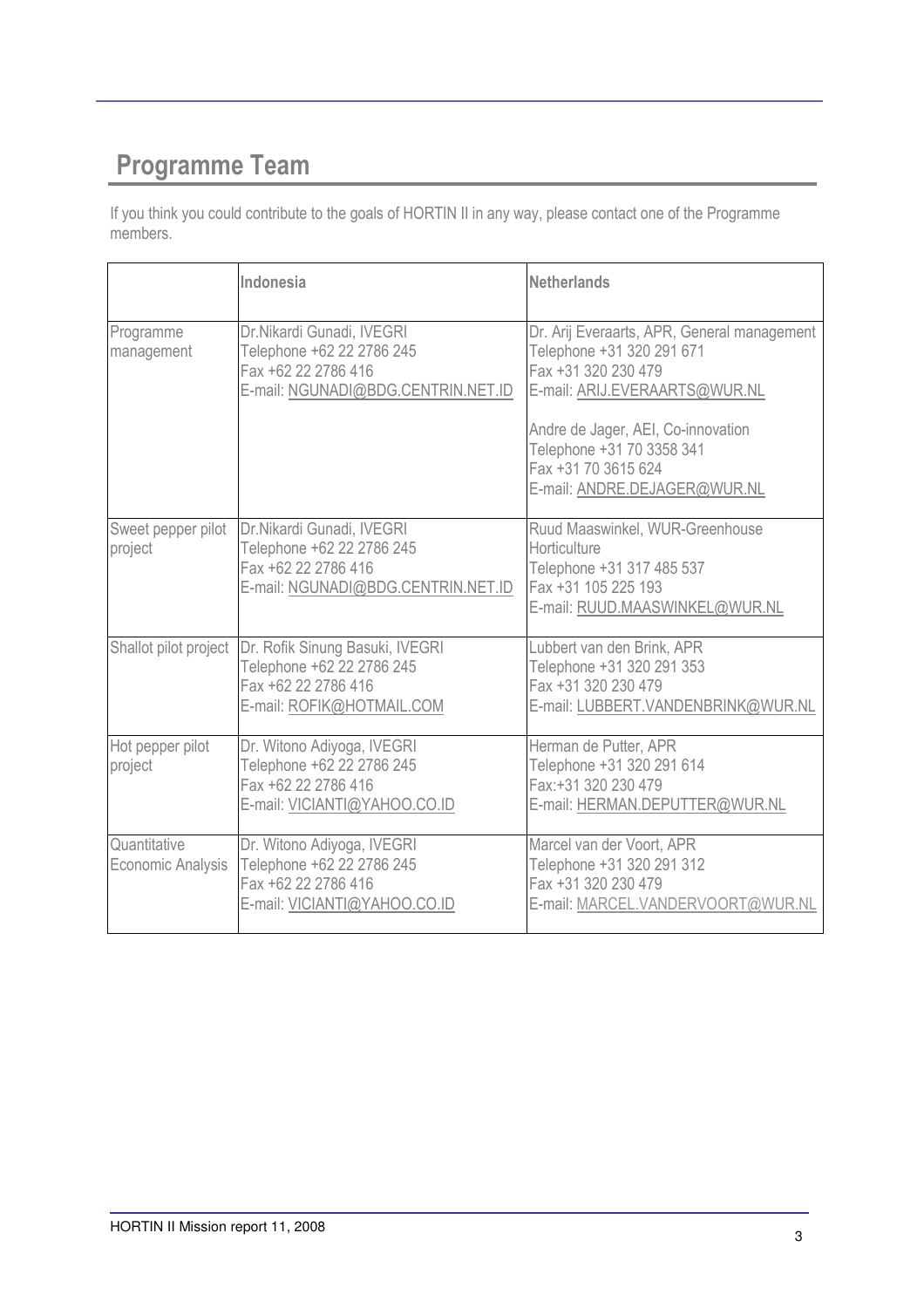### **CONTENTS**

### **ANNEXES**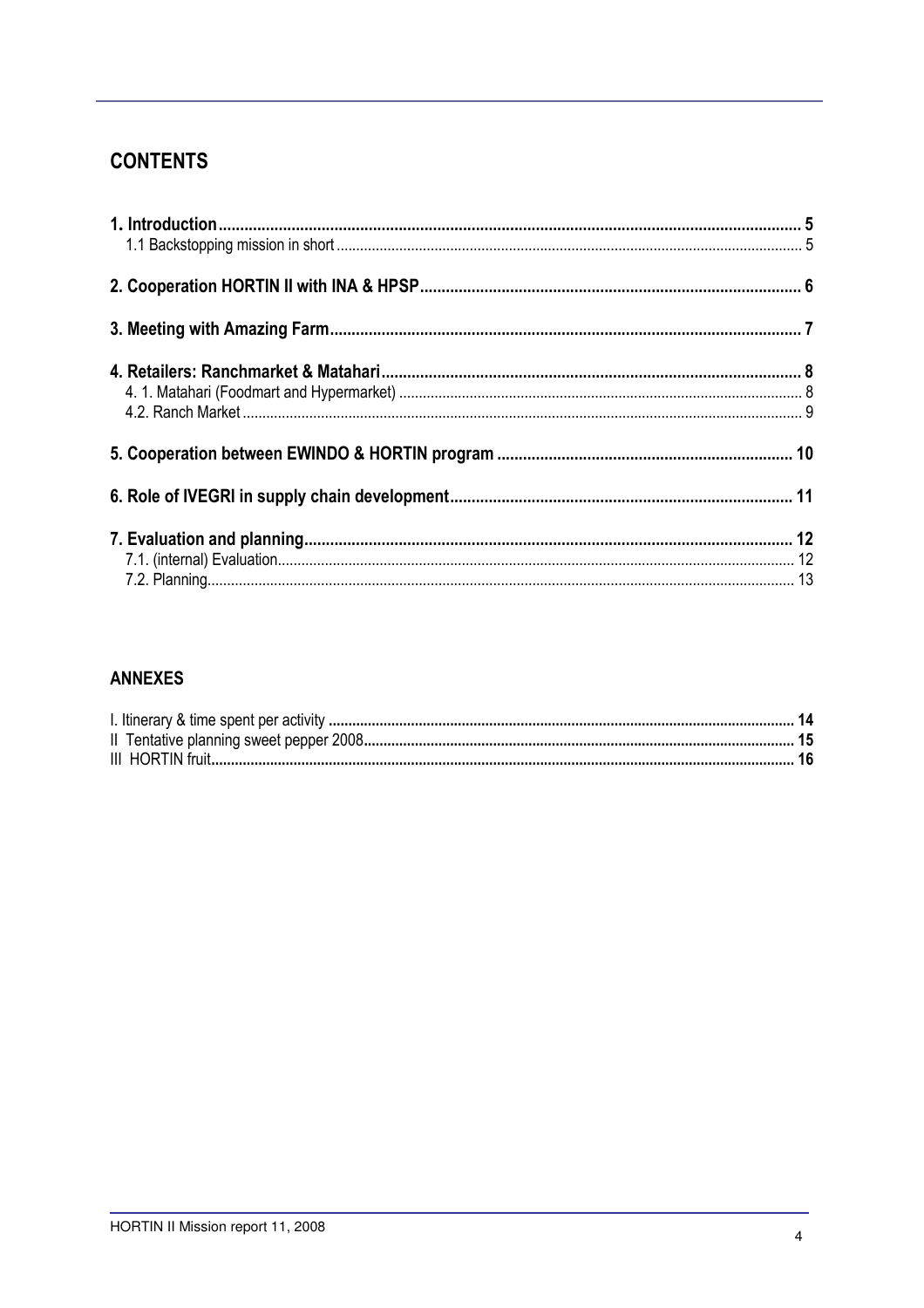### 1 Introduction

A combined mission for various ongoing and yet to be started WageningenUR projects was executed from May 5 until May 12, 2008 by Myrtille Danse (WageningenUR) and Marcel Stallen (Fresh Studio Innovations). The itinerary and an overview of time spent per activity and per project is attached as annex I.

#### 1.1 Backstopping mission in short

Myrtille Danse (MD), Iskander Zulkarnain (IZ) and Marcel Stallen (MS) jointly worked on the agenda for HORTIN supply chain development 2008.

MS, MD and IZ discussed and prepared for the HORTIN fruit supply chain identification mission, to be executed in June, 2008.

MS, MD and CARE international staff prepared for the submission of the EU SWITCH Asia project MARKET, to be submitted May 29 to the EU in Brussels. All Indonesian partners were visited and the proposed project activities and input per partner were discussed and agreed upon. An internal write shop with CARE staff resulted in a sound logical framework and consensus about each others' tasks.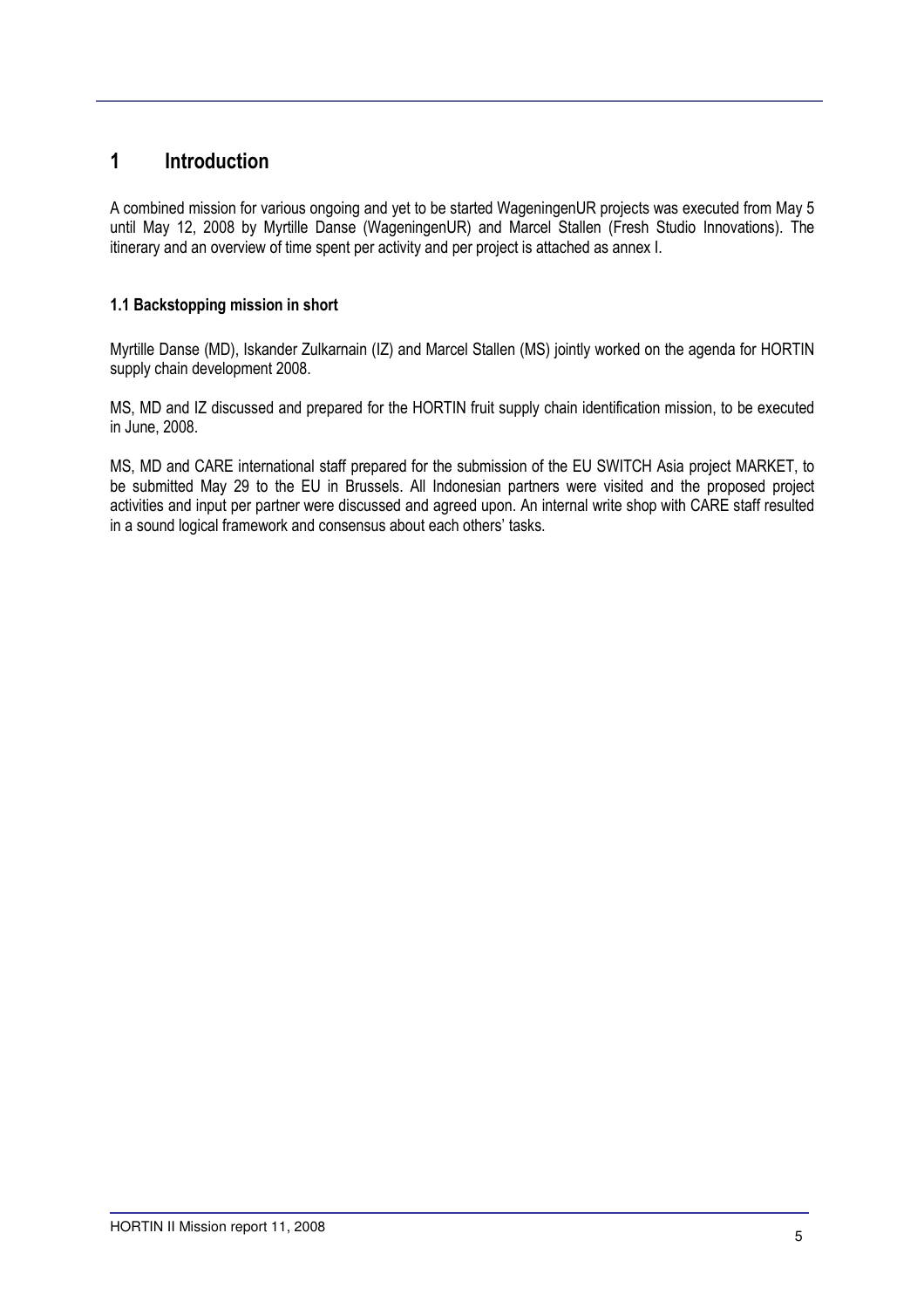### 2. Cooperation HORTIN II with INA & HPSP

#### Participants:

Elmar Bouma. Haryadi, Myrtille Danse, Marcel Stallen and Iskander Z.

A quick evaluation of the first two months of cooperation between INA(HPSP), LEI and Fresh Studio revealed that the partnership is beneficial. Iskander is fully integrated in the internal INA / HPSP organization and participates in all horticultural discussions. Because of the early departure of a junior HPSP staff member office and desk space is not a problem anymore. A laptop for Iskander will be made available in week 21.

HORTIN and HPSP projects are still separated because of different funding mechanisms and a different approach. Eventually, it was argued, activities and projects can be merged into one program, because HORTIN and the HPSP program pursue the same objectives: market access and connecting smallholder producers with modern markets.

An idea was launched by Mr. Elmar Bouma (EB) to jointly (LEI/INA/HPSP/Fresh Studio) develop a project to be submitted with the EVD Indonesia facility (working title: Horticultural Supply Chain Development Centre). We discussed the purpose and activities of such a Supply Chain Development Centre and how it could generate sufficient income on the long run. We concluded that such a centre, providing information about markets and partners; enhancing the position of cooperatives in supply chains and facilitating supply chain development is much needed in Indonesia.

#### Conclusions and action points

- EB will send the project brief and LEI / Fresh Studio will comment and send their feedback to EB
- MD will try to visit a meeting of the EVD on the Indonesia facility
- Deadline for submission of project brief is July 1, 2008. Final date for submission of a full proposal is August 15.
- LEI will decide whether this project can be supported and if LEI will be the applicant
- In case LEI is positive they will let EB know who will be responsible for further project development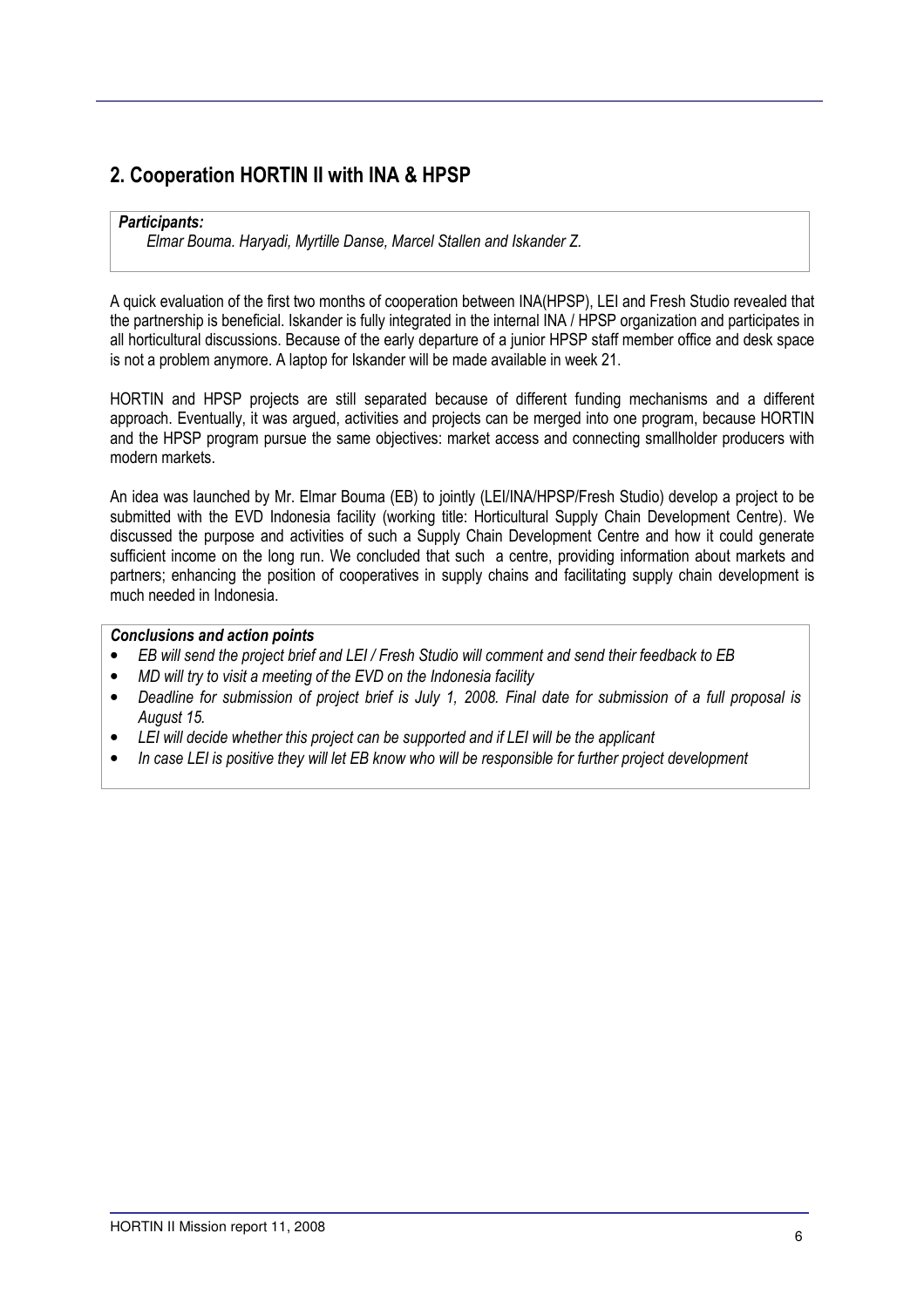### 3. Meeting with Amazing Farm

#### Participants:

Marcel Stallen, Iskander Z., Titus Jonathan (Operations Director) and Wisnu Hascaryo (Operational Manager)

- Amazing Farm, PT Momenta Agrikultura (www.amazingfarm.com) is a leading supplier, distributor and producer of fruits and vegetables. AF has its own packaging, washing and storage facilities. AF is a platform / supplier of leading retailers and hotels in Jakarta and Bandung. Currently they have a bout 10 member producers / suppliers delivering to AF
- AF is about to complete a new facility with state of the art cold rooms and packaging and grading facilities in Jakarta. This new distribution centre will be opened in July 2008.
- AF has its own vision and strategy regarding quality of fresh produce and they wants its members to share this vision. They cater for a growing market of safe, healthy and pesticide free fruits and vegetables. Hydroponics is a means to achieve this goal. AF mobilizes technical support and organizes training sessions for its members. AF develops best practices by exchanging knowledge among their members.
- AF organizes its own quality and safety inspections, including residue checks for export markets. AF wants to become an A label in the market specialized in organics and lowchem products.
- Until now there is not enough supply to fulfil market demand, AF is in need of more partners. However partner (grower) must share the AF vision regarding the quality of the products.
- Before making an agreement to cooperate AF will ask growers to show their production prognosis. AF will make a planning of the supply to discuss with clients / supermarket and other buyer. AF also actively developed the market for new products. Continuity of supply is important and for certain vegetables, AF already has a reliable pattern of supply and demand.
- One of the bottlenecks in sweet pepper supply chains is seed supply and seed costs. Often the supply of seed in the market does not match with grower's schedules causing overlap in production and harvest between growers.
- To implement a sweet pepper pilot supply chain, linking sweet pepper cooperative growers in Cisarua, AF as distributor (supplier) with retailers, AF needs more detailed information about: number of growers, production capacity, plastic house acreage, existing growing pattern and production volumes. AF also will visit the production sites in Cisarua later in 2008.
- Other products: AF has experience in the introduction of new products with supermarkets (which can also be a new packaging design, new presentation, 3 colour sweet pepper in one pack etc). HORTIN and its partners are invited to include hot pepper, after sweet pepper growers have been successfully connected. Melon is another product of which AF wants to have more and a better (quality) supply. AF continually looks for new product opportunities and innovations to be introduced at the market. They look forward to discuss new product / market combinations with EWINDO and WageningenUR staff

#### Conclusions and action points

- IZ will contact sweet pepper growers and organize the information that is needed by AF
- AF and growers will directly discuss the mode of cooperation, transport and packaging etc at a later stage, including the terms of a contract and prices
- AF will be invited to the EWINDO meeting to discuss new product concepts and varieties in July.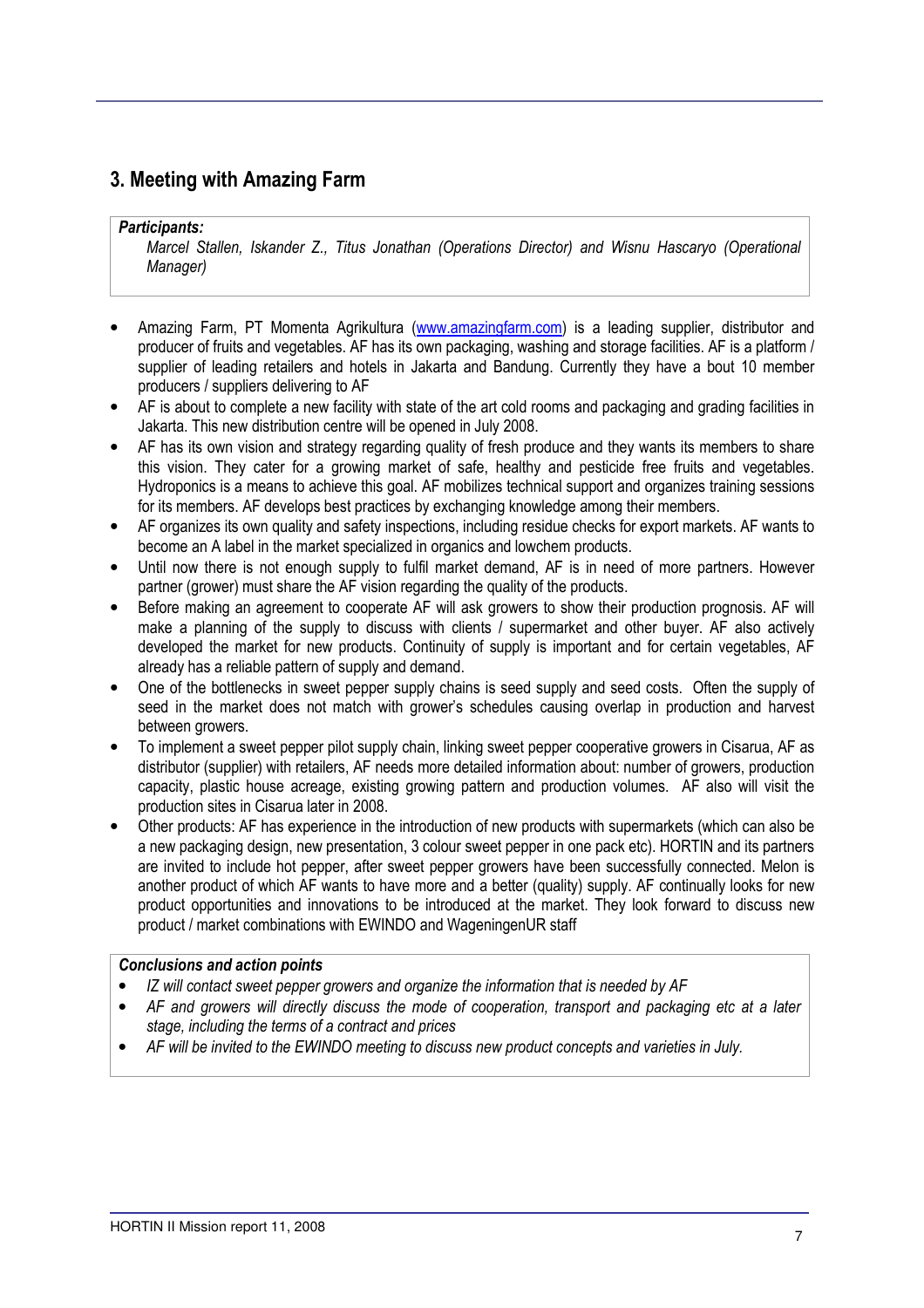### 4. Retailers: Ranchmarket & Matahari

In general arrangements for the HORTIN program are clear. Both retailers never do business directly with producers and have some trusted intermediate parties who purchase, negotiate and check quality and quantities on their behalf. One of these intermediate platform is Amazing Farm. Iskander and the producers' organizations of sweet and hot pepper are requested to contact Amazing Farm. Both Amazing Farm and the retailers' representatives themselves will check whether producers meet their quality requirements.

#### 4. 1. Matahari (Foodmart and Hypermarket)

#### Participants:

Myrtille Danse, Marcel Stallen, Iskander Z. and Budihardjo (GM fresh produce)

In 2010 Matahari wants to become the number one retailers in Indonesia. Currently Matahari opens about 10 to 12 new outlets per year (Foodmart and Hypermarket are the best known formulas of Matahari). A large share of their fruits is still imported from neighbouring countries, mainly due to the problematic logistics (small scale and fragmented) and the traffic congestion in Indonesia. In addition domestic fruits have an inconsistent quality throughout the year which is not acceptable to Matahari. The LEI / CARE offer to support MataHari with strategy development for fresh and processed foods, including fruits and vegetables, within the framework of the EU SWITCH project<sup>1</sup> is appreciated and is well timed.

Matahari will participate in the following activities:

- Strategy development for sustainable and eco friendly products at management level;
- Staff training activities on strategy development and positioning of sustainable and eco-products on the shelves;
- Consumer research on the market for these products and
- Pilots with selected products such as shallots, tahu and shrimp crackers in order to offer market opportunities to small scale producers and food processors.

This project (MARKET) comes at a crucial moment for the Matahari supermarkets, because they are at the brink of introducing the ISO 22000 standard for their retail outlets in (June) 2008. Within the ISO 22000 framework there is a continuous need to improve products and processes. Also producers need to comply with Matahari food safety and quality standards and firm guarantees need to be in place. Matahari will provide staff, facilities and space on the shelves to facilitate this SWITCH program. In return Matahari suppliers / producers as well their clients expect to benefit by means of better quality and safe products, increased turn over and better market opportunities. Matahari will actively disseminate this message to their clients.

Matahari has developed three distinct product (safety) categories for vegetables:

- A (safe and clean with all residue limits below the Codex Alimentarius threshold levels including organic produce)
- B (safe to consume but occasionally pesticides are above threshold levels; bebas pestisida residues)
- C (beware, wet market quality)

In the medium to long run more products will be sold with the A (veggie safe) label and therefore Matahari is interested to upgrade its products. External support by means of HORTIN or EU –SWITCH pilots is welcome.

Apart from the sweet and hot pepper which are minor products currently. Matahari also has an interest in shallots because it is a major ingredient of the Indonesian kitchen. Increasingly Matahari customers wish to buy all their

l,

<sup>&</sup>lt;sup>1</sup> "MDG progress through local Agribusiness Reform and meeting Key Environmental Targets for Sustainability (MARKETS)"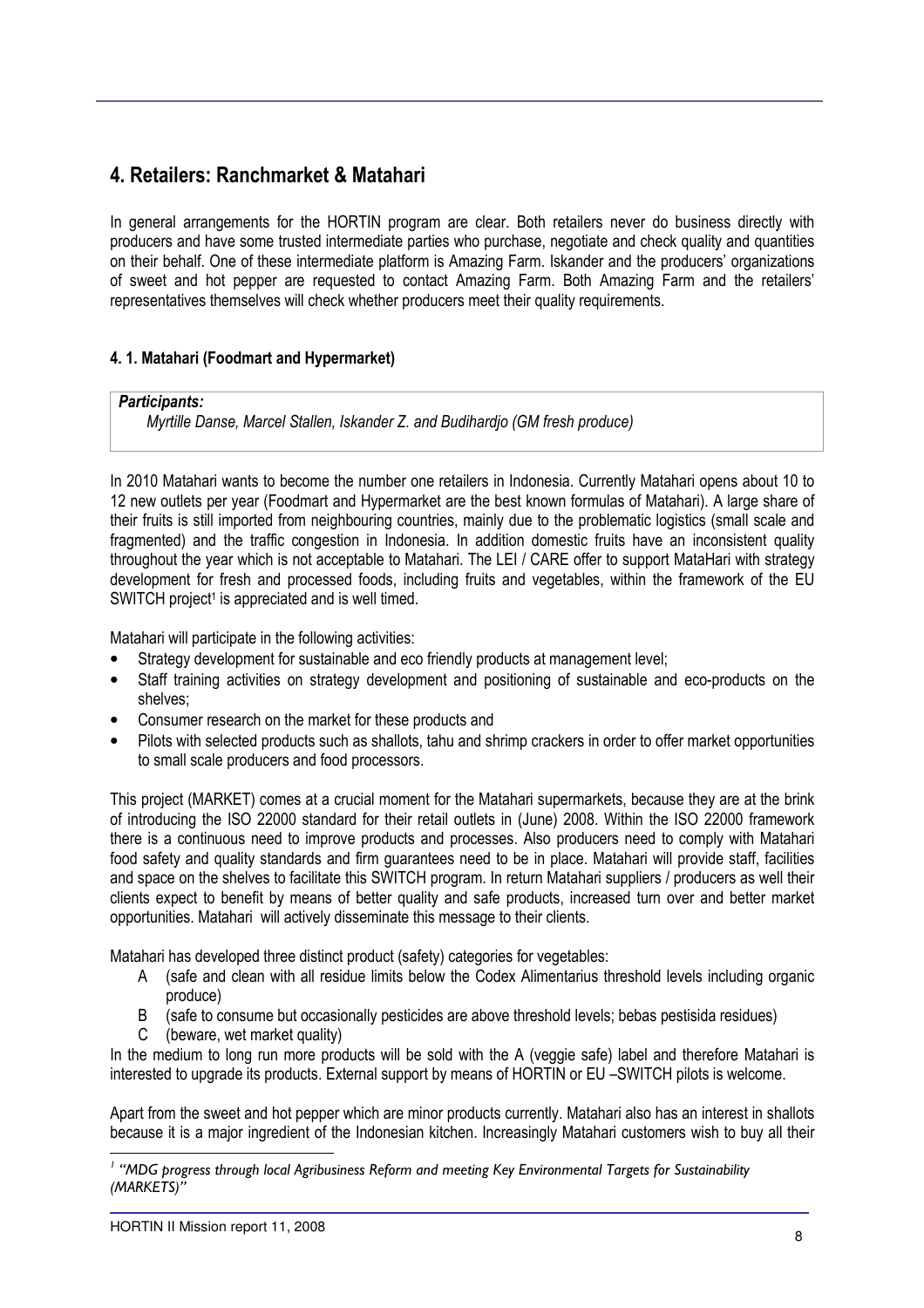food in one shop and do not like to go to the wet market for onions and hot pepper (although their servants might do this). According to Matahari – confirmed by HORTIN observations - there is a huge residue, environmental and public health problem with shallots. It needs to be discussed how Matahari could improve itself and its shallots on these aspects.

Inclusion of other SWITCH pilot products (shrimp crackers and tahu for example) can be discussed at a later stage.

#### Conclusions and action points Matahari

- Matahari will participate in the above mentioned activities in the EU SWITCH program as associate partner
- A letter of intent will be drafted by LEI and will be signed by Budiharjo or his director
- For HORTIN pilots we should go ahead making arrangements with Amazing Farm

#### 4.2. Ranch Market

#### Participants:

Myrtille Danse, Iskander Z. & Carolina Beatrix Pola Ruru (fresh merchandise manager).

- Ranch Market (RM) customers are aware of the high quality of RM fresh products and are prepared to pay slightly more for this quality.
- About 70% of fresh vegetables that are sold in RM are organic vegetables.
- In case of organic vegetables, producers and / or suppliers must be certified. Certificates are issued by Sucofindo. All organic fresh vegetables delivered and sold through RM needs to be accompanied by a certificate. To ensure that organic fresh vegetables supplied to RS are truely organically grown, RM's QA team will perform tests and pay visits to production sites at random.
- RM does not have its own distribution centre, suppliers need to deliver their products to RM's stores directly.
- RM is ISO-9000 certified (Management Quality Standard).
- RM standard quality requirements are communicated to their suppliers (such as Saung Mirwan and Amazing Farm). These intermediate parties translate and enforce the RM quality specifications to their contract farmers.
- RM cooperates with the WWF program on Global Warming issues
- RM faces problems with the quality of local fresh products, for example broccoli. Broccoli from local farmers have a yellowish colour as compared with imported broccoli.
- RM has its own tahu (Tofu) production facilities (at Kelapa Gading, North Jakarta). The main reason not to be dependent on external suppliers is to guarantee RM's customers that tahu is free from formalin and any other harmful ingredients.
- A major problem with tahu is the quality of the soybean. Moreover prices have gone up tremendously recently. Large quantities of soybean are imported from abroad.
- RM already has 'ready to eat salad mixes' on its shelves, supplied by Saung Mirwan.
- RM has been informed about the presentation of EWINDO products early July.

#### Conclusions and action points Ranchmarket

- IZ and EWINDO will ensure that RM is invited for the product presentation early July.
- RM is keen to participate in one or more EU SWITCH pilots; LEI and CARE will draft a letter of intent that will be signed by RM management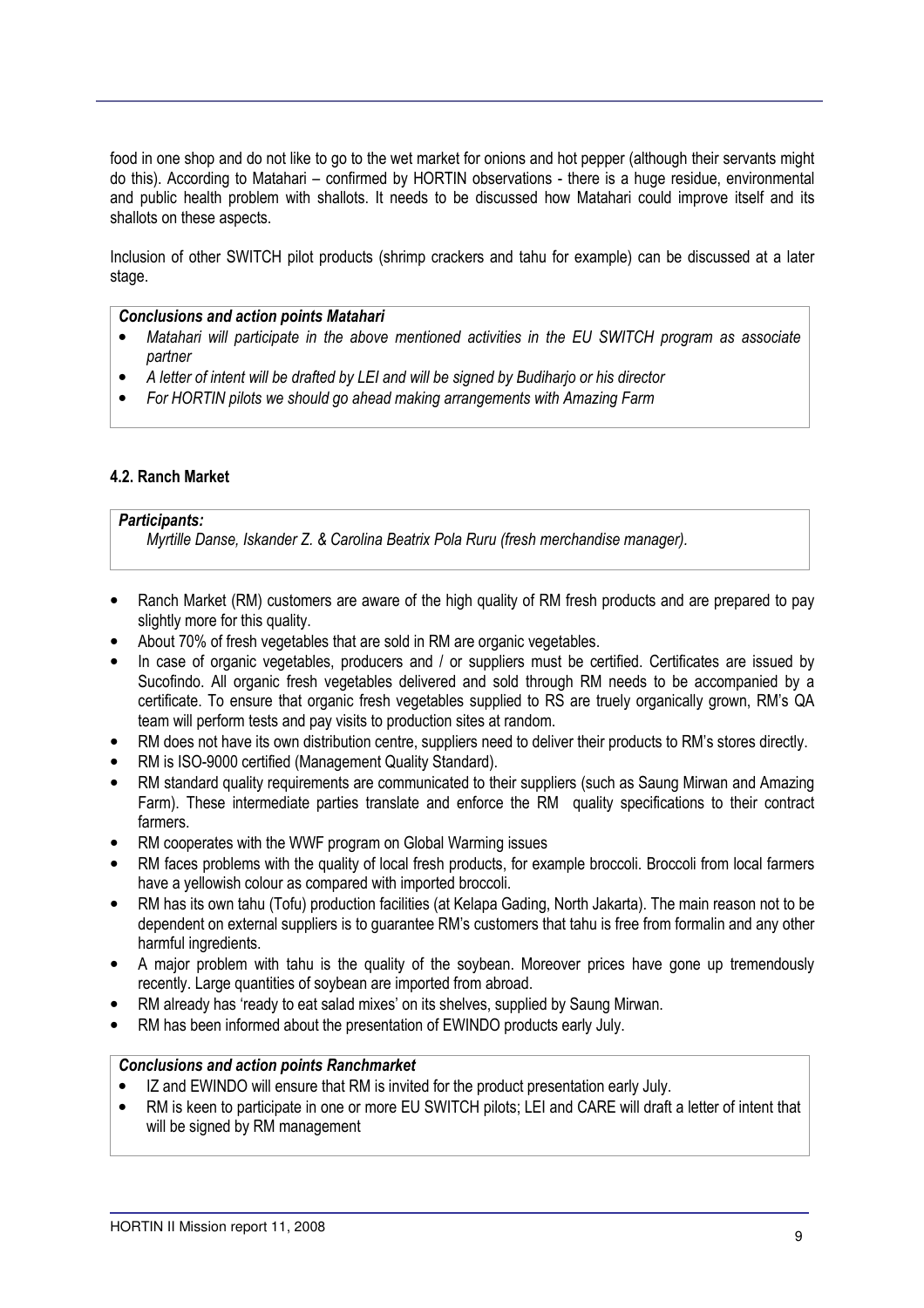### 5. Cooperation between EWINDO & HORTIN program

#### Participants:

Rien Rodenburg (director R&D), Myrtille Danse, Marcel Stallen, Iskander Z, Asep Harpenas (crop breeding manager) and commercial manager

EWINDO has developed and released some new promising hot pepper varieties which have been tested extensively at EWINDO's own fields and at farmers' fields. Each variety has its specific pros and cons. Some varieties have specific advantages when produced for an emerging consumers' market of safe and clean vegetables. This is also the market segment that the HORTIN supply chain projects are aiming at.

In addition to more established hot pepper varieties and types EWINDO has developed an alternative for the birds' eye chilli pepper (nowadays Capsicum solanaceae is used because of its shape and taste) The EWINDO variety (still not released and under code) neatly packed and graded could be an innovation in the market. It also has high production figures (hybrid).

Trips and aphid proof screen to keep peppers free of virus can be supplied by EWINDO on a pilot scale. They sourced it on the local market. In the long run it should be economically feasible to invest in screen and new varieties by small holders. With small screen houses of 200 m2 each it could be an interesting option for a grower and his household members to grow these new pepper varieties.

We also discussed opportunities for introduction of mini bitter gourd and cucumber as well as the tricolore sweet pepper (more acceptable weight when used in a traffic light pack) and tomatoes on a vine.

Hybrid shallot is another crop which is on the brink of a breakthrough in the market. Large scale testing of the hybrid true seed shallot (TukTuk) takes place in Central Java and results are promising. Because of its distinct red colour and large size this could be another interesting innovation in the market.

In the first week of July EWINDO will organize an international field day for its clients and new products and varieties will be demonstrated and displayed. HORTIN partners are welcome to join these meetings to discuss opportunities.

#### Conclusions and Action Points

• IZ will invite retailers and intermediate HORTIN partners (Amazing Farm, MataHari and Ranchmarket) for the EWINDO field day

Or

- EWINDO in close collaboration with IZ will organize a separate meeting for HORTIN partners.
- Whenever parties are interested in any of these products (also beyong our target crops) and we can mobilize growers to participate in these pilots, they can be included in the HORTIN program
- For the time being our focus crops are sweet pepper (paprika), hot pepper and shallot.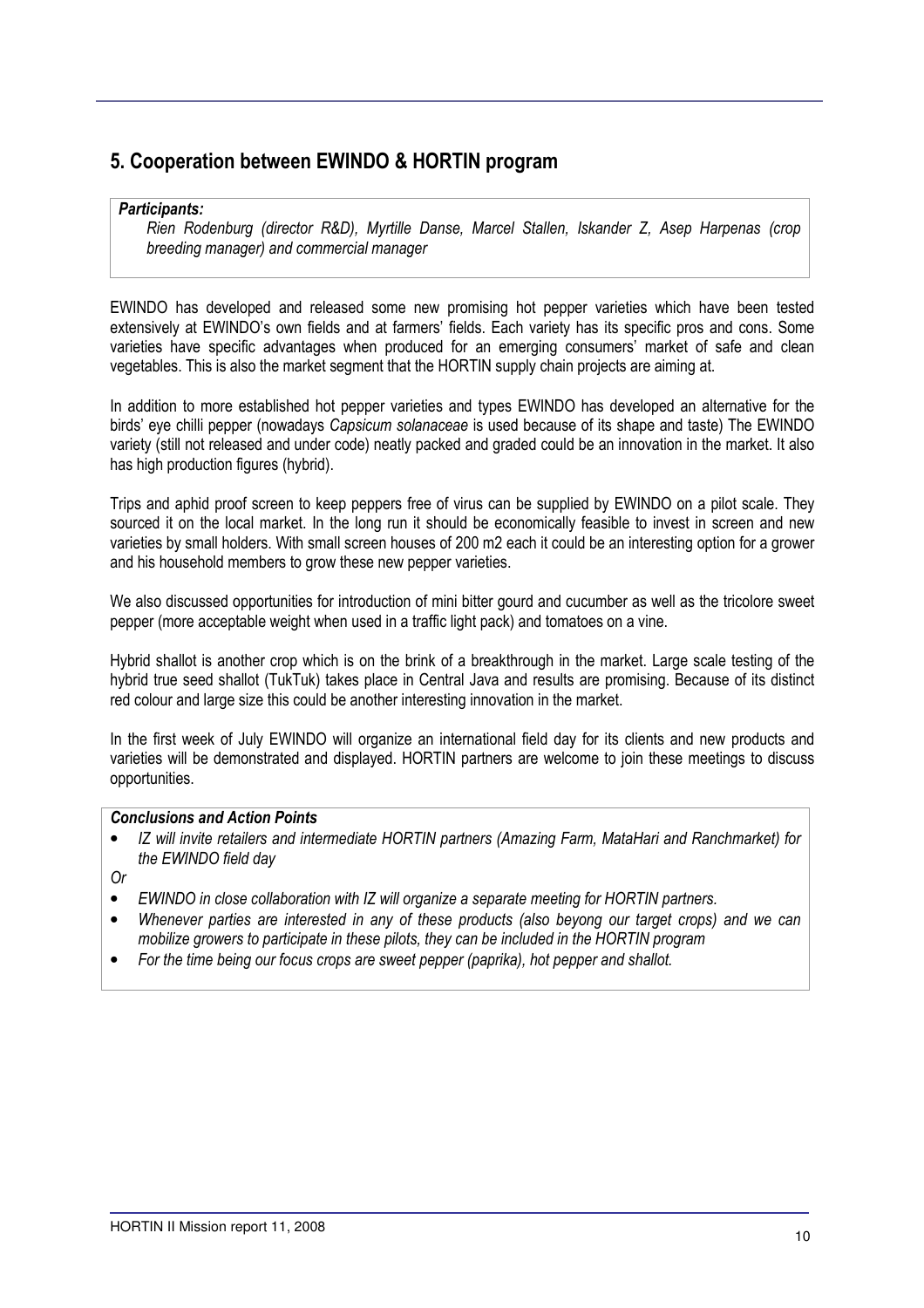### 6. Role of IVEGRI in supply chain development

#### Participants:

Rofik Sinung Basuki, Witono A, Myrtille Danse, Marcel Stallen, Iskander Z

Myrtille clarified what could be the role of researchers in supply chain development by means of examples from other countries such as Ethiopia and the Netherlands. In general we discussed about supply chain bottlenecks (eg. buying desk of retailers) and how to upgrade products by improving the products itself, the process through which it is produced or the presentation of the product.

Researchers can help to develop strategic option for producers, traders or retailers (or all supply chain parties together). Often parties themselves are not able to develop these strategic options.

Researchers can also be helpful in the development of communication strategies for supply chain partners in order to ' make products and / or process quality visible in the market' and to support tailor made codes of conduct for a sector.

#### Conclusions and action points

- IZ will connect with Amazing Farm. AF is the chief supplier / platform delivering fresh products to both Ranchmarket and Matahari. AF is a reputable intermediate partner and they can discuss on behalf of supply chain partners about quality standards,, quantities, packaging requirement etc.
- In case of sweet pepper it was suggested to start with five progressive growers in Cisarua
- IZ will organize in close cooperation with farmers data collection on their farms as soon as possible. Data about farm inputs and outputs including labour will be analysed and discussed in between growers in study groups. IVEGRI will help to analyses data and identifying options for improvement,
- Wageningen UR will help to develop formats for systematic data collection and analysis.
- After making arrangements with Amazing Farm IZ is in need of checklist to systematically prepare farmers for the subsequent inspections of AF and retail staff.
- IVEGRI is fully equipped to support workshops and training sessions on specific issues. Contents and results are still to be discussed in between partners
- In general it was emphasized not to jump into training session on SOP, GAP, IndoGAP, PRIMA and other protocols for specific crops. This might scare away growers and these certificates are not yet required for domestic markets. It is crucial that safety and quality of products crops are guaranteed.
- Internal Quality management systems are needed by producer groups in order to comply with retail requirements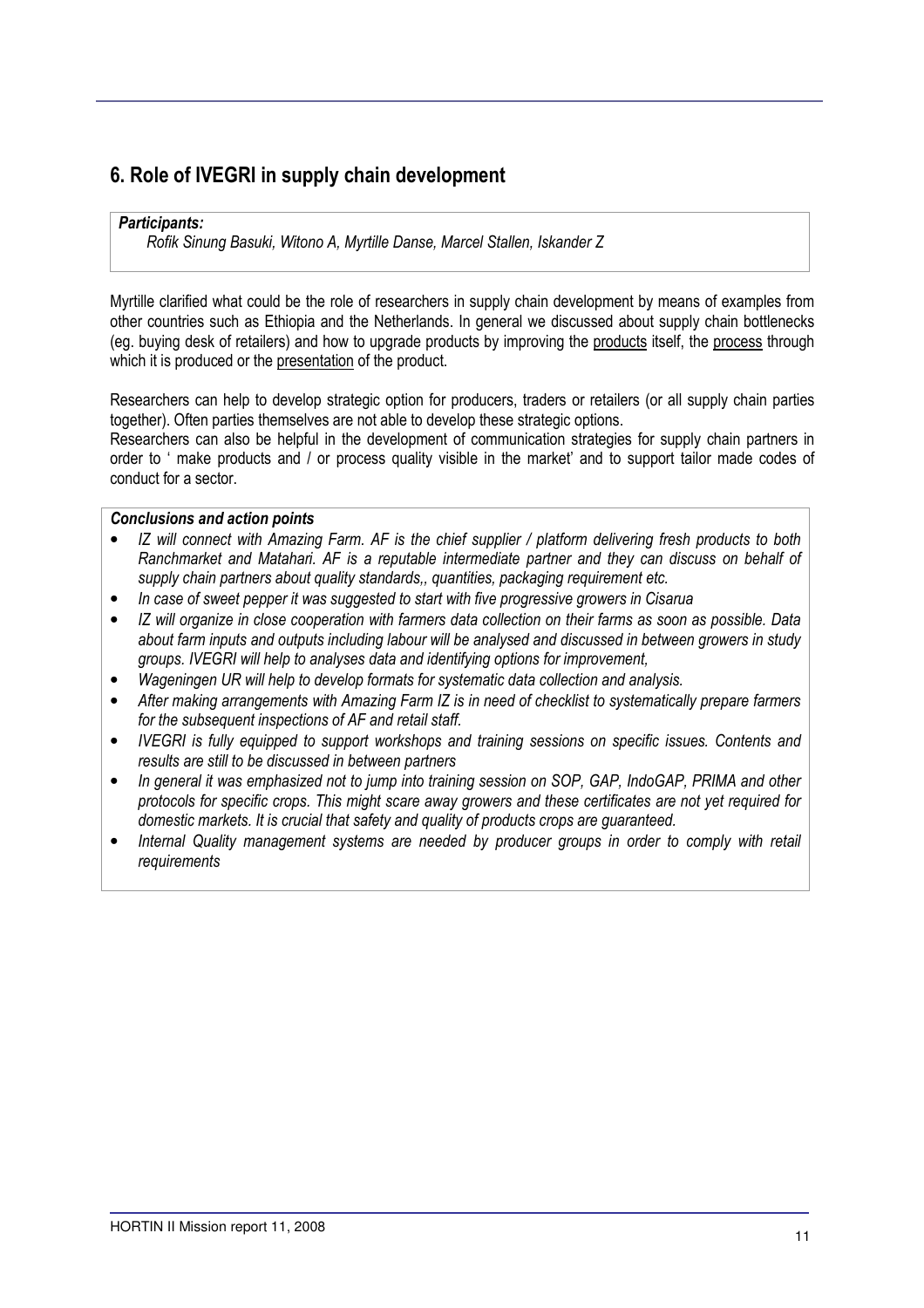### 7. Evaluation and planning

#### 7.1. (internal) Evaluation

The role of supply chain facilitator is new and duties were not completely clear to Iskander yet. Feedback from WageningenUR staff on his work was limited and communication with WageningenUR staff should be improved. IVEGRI researchers are also waiting for more specific requests from Iskander.

With immediate effect Myrtille will take care that Iskanders' requests for input and support are channelled to a qualified HORTIN researcher in the Netherlands who will answer questions and send supportive material whenever needed.

Supply chain research issues that will be covered by LEI (lessons learnt, governance of chains, market access etc) are also not fully understood by Iskander. The hypothesis that will be tested and / or the methodology to monitor the effects of interventions need to be communicated soon.

Iskander has prepared an indicative list of issues (below) that he is in need of and that should be covered by the HORTIN / IVEGRI research team for maximum synergy and output. These issues will be discussed with the HORTIN team June 3.

#### Tentative issues for backstopping, literate research or experimental research

- Forms and tools to register farm inputs and outputs and to analyse farm results (study groups); review and advise on farm record keeping system
- Training on internal quality management systems of cooperatives and implementation; Develop, review and advise on the traceability system
- Contracts and how to deal with price fluctuations
- Strengthening of cooperative management (including support for loan applications)
- New products / market concepts
- Pesticide sampling protocols and fool proof analytical protocols
- Codes of Conduct, Good Agricultural Practises and Standard Operational Procedures specific for Indonesian conditions. Review and advise on the INDOGAP system sweet pepper
- How to translate ISO 22000 standards to the farm and farming practices
- Branding opportunities for fresh products
- Business planning; enhancing entrepreneurship
- Assistance on Biological Control systems and sound spraying techniques.

#### Iskander's role / performance

- Until to date Iskander follows instructions of Wageningen UR regarding who to meet and what to do and develop.
- We agreed that from now onwards Iskander will be more pro active and that we expect him to act as a real facilitator.
- Whenever Iskander sees opportunities to connect farmers with modern markets and it fits in the HORTIN framework – he will let us know and will explore opportunities
- This backstopping mission of Myrtille and Marcel was very much appreciated and the timing was perfect. It should be a routine that whenever a HORTIN researcher visits Indonesia that he / she will contact Iskander and discuss progress. A roster of who and when will be in Indonesia could be useful.
- Iskander developed a detailed planning and roster of sweet pepper activities for the coming period that has been modified after our meetings and discussions.
- June 1, Andre de Jager will take care of the more formal evaluation of Iskander in relation to his contract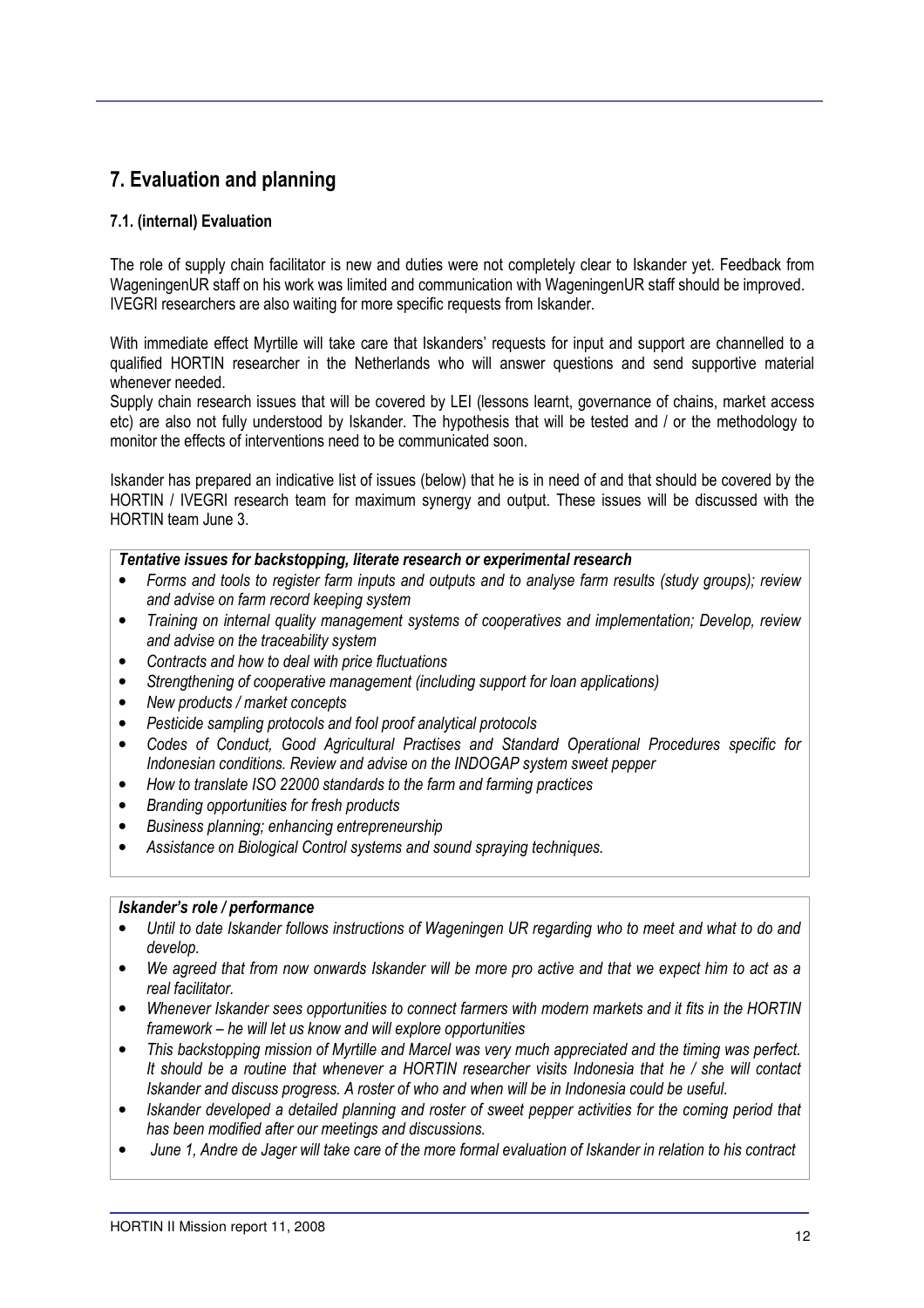#### 7.2. Planning

From high to lower priority the next pilot cases and activities will to be implemented following the action points listed in the previous paragraphs:

- Sweet Pepper (annex II)
- Hot pepper and other crops
- HORTIN fruit identification mission (annex III)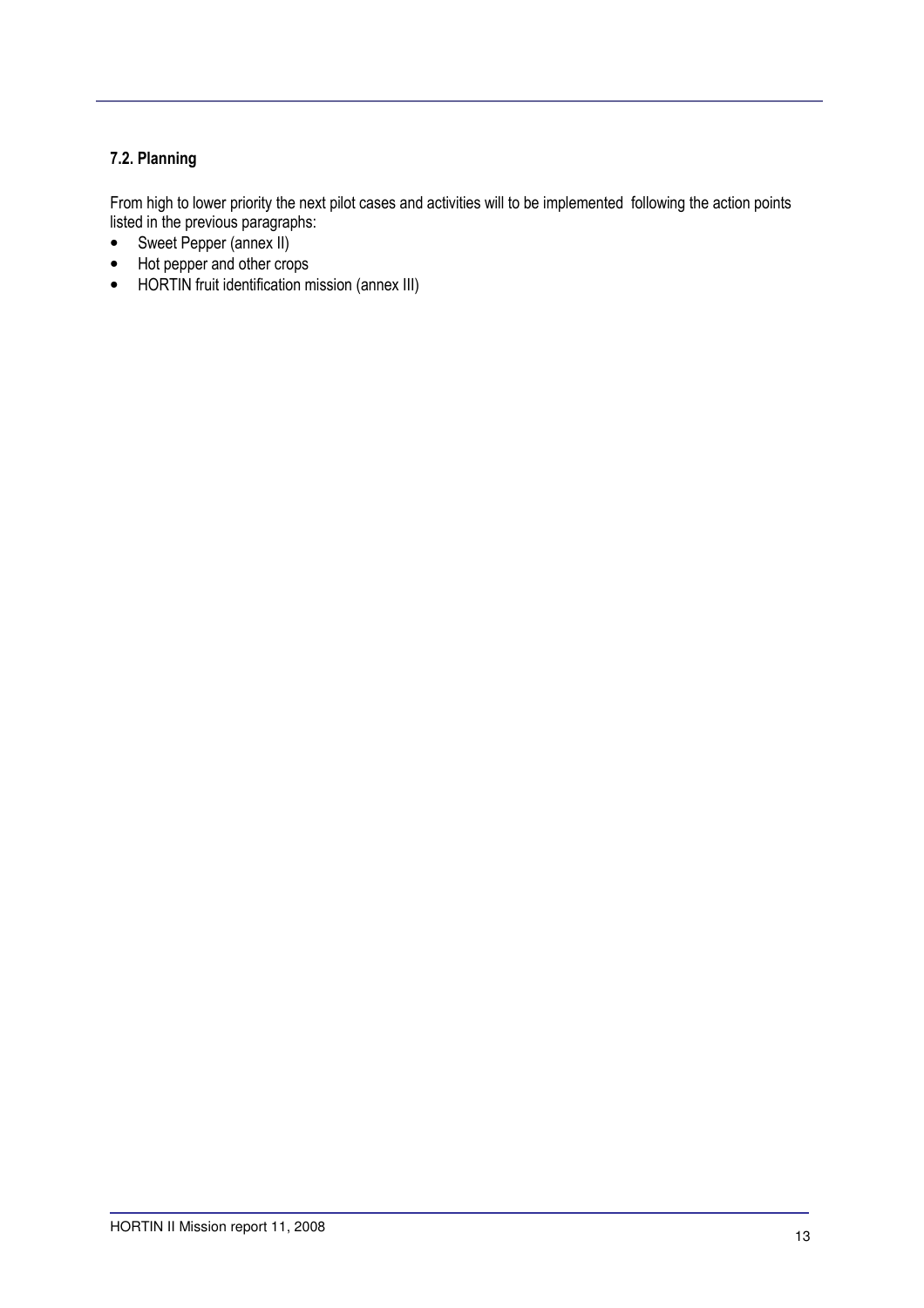### ANNEX I

# Itinerary & time spent per activity

|                 | HORTIN / EU missie Myrtille Danse en Marcel Stallen, mei 2008 |       |                                                                 |            |          |                      |
|-----------------|---------------------------------------------------------------|-------|-----------------------------------------------------------------|------------|----------|----------------------|
| datum           | aanvang                                                       | einde | overleg / bezoek                                                | Wie        | dagen MS | project              |
| maandag 5 mei   | 9.00                                                          | 12.00 | HORTIN overleg met Iskander                                     | MS. IZ     | 0,5      | <b>HORTIN II</b> veg |
|                 | 13.00                                                         | 15.00 | HORTIN overleg met MarieJose en Elmar Bouma                     | MS.IZ      | 0.5      | <b>HORTIN II veg</b> |
|                 | 19.00                                                         | 21.00 | (HORTIN) project ideeen besproken met Rijk Zwaan (Jos vd Knaap) | <b>MS</b>  |          |                      |
|                 | 19.00                                                         |       | aankomst Myrtille                                               |            |          |                      |
|                 |                                                               |       |                                                                 |            |          |                      |
| dinsdag 6 mei   | 9.00                                                          | 14.00 | CARE EU switch overleg                                          | MS. MD     | 0,5      | EU SWITCH            |
|                 | 14.00                                                         | 16.00 | programma gemaakt en HORTIN fruit voorbereid                    | MS. MD     | 0.5      | <b>HORTIN</b> fruit  |
|                 | 18.00                                                         | 20.00 | ASBINDO bloemen voorstellen besproken                           | <b>MS</b>  |          |                      |
|                 |                                                               |       |                                                                 |            |          |                      |
| woensdag 7 mei  | 9.00                                                          | 10.00 | <b>INA/LEI/ Fresh Studio overleg</b>                            | MS. MD     | 0,5      | <b>HORTIN II veg</b> |
|                 | 11.00                                                         | 14.00 | <b>HORTIN</b> programma                                         | MS. MD     |          | <b>HORTIN II veg</b> |
|                 | 17.00                                                         | 18.00 | ITB / LEI / FS overleg over EU SWITCH voorstel                  | MS. MD. IZ | 0.5      | EU SWITCH            |
|                 |                                                               |       |                                                                 |            |          |                      |
| donderdag 8 mei | 8.30                                                          | 12.00 | IVEGRI overleg over link HORTIN supply chains                   | MS, MD, IZ | 0,5      | <b>HORTIN II veg</b> |
|                 | 14.00                                                         | 17.00 | EWINDO Purwakerto samenwerking en pilots doorgenomen            | MS, MD, IZ | 0,5      | <b>HORTIN II veg</b> |
|                 | 21.00                                                         | 22.00 | MarieJose voortgang                                             | MS, MD     |          | <b>HORTIN II veg</b> |
|                 |                                                               |       |                                                                 |            |          |                      |
| vrijdag 9 mei   | 9.00                                                          | 10.00 | MataHari deelname aan EU SWITCH                                 | MS, MD, IZ | 0,5      | <b>EU SWITCH</b>     |
|                 | 12.00                                                         | 17.00 | CARE naar Bogor, KvK's                                          | <b>MD</b>  |          | <b>EU SWITCH</b>     |
|                 | 13.00                                                         | 15.00 | Amazing Farm                                                    | MS, IZ     | 0,5      | <b>HORTIN II veg</b> |
|                 | 15.00                                                         | 16.00 | Functionereingsgesprek Iskander                                 | MS, IZ     |          | <b>HORTIN II vea</b> |
|                 | 19.00                                                         | 21.00 | PT Monferi weefselkweek e.a.                                    | <b>MS</b>  |          |                      |
|                 |                                                               |       |                                                                 |            |          |                      |
| zaterdag 10 mei | 10.00                                                         | 15.00 | EU SWITCH voorstel gewerkt met CARE                             | MS, MD     | 0,5      | EU SWITCH            |
|                 | 18.00                                                         |       | vertrek Marcel                                                  |            |          |                      |
|                 |                                                               |       |                                                                 |            |          |                      |
| Maandag 12 mei  | 14.00                                                         | 15.00 | Ranchmarket deelname aan EU SWITCH                              | <b>MD</b>  |          | <b>EU SWITCH</b>     |
|                 | 18.00                                                         |       | vertrek Myrtille                                                |            |          |                      |
|                 |                                                               |       |                                                                 |            |          |                      |
| Mei             |                                                               |       | rapportage en nazorg                                            | MS         |          | EU SWITCH / HORTIN   |
|                 |                                                               |       |                                                                 |            |          |                      |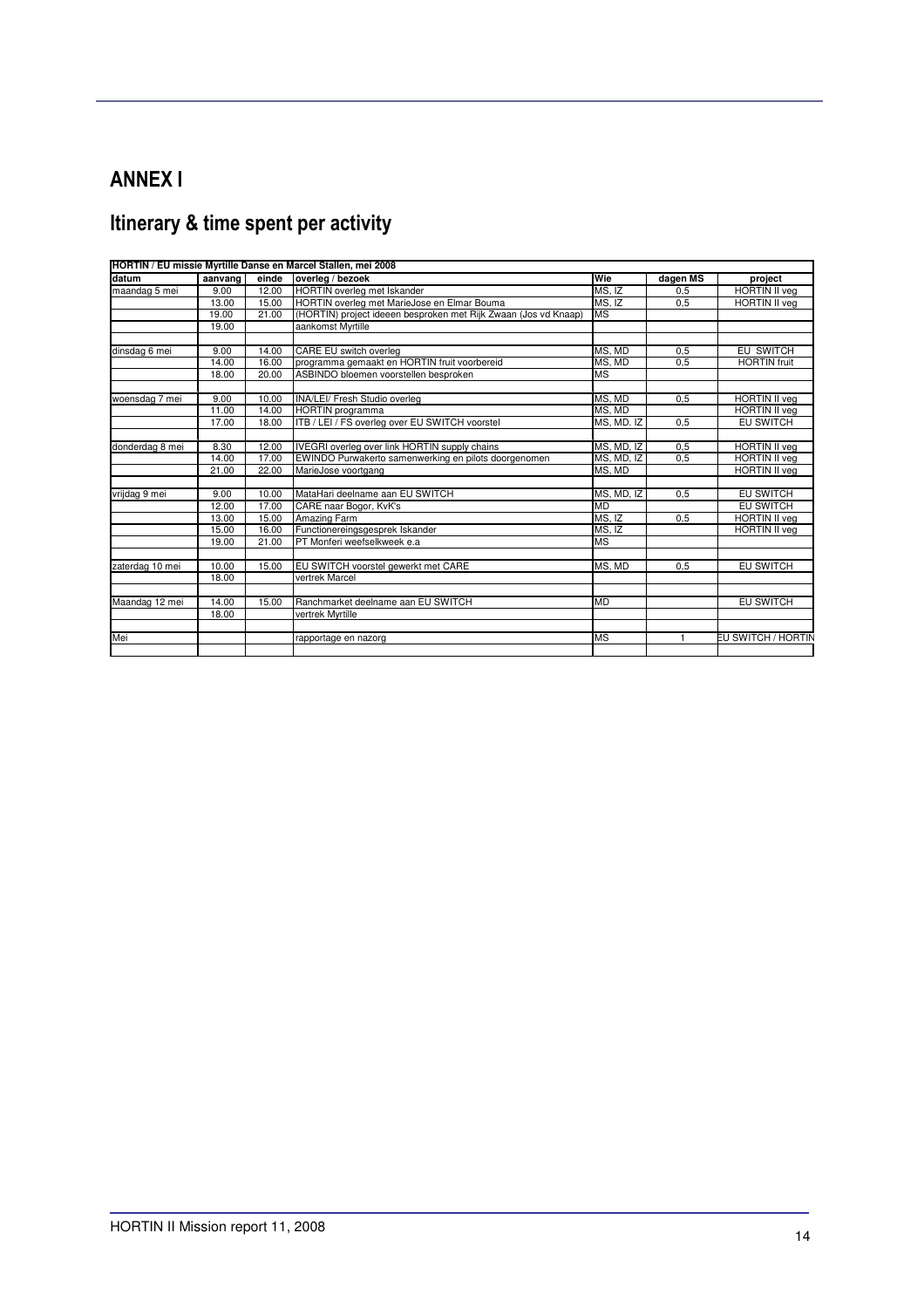### Annex II

# Tentative planning sweet pepper 2008

| <b>Sweet Pepper Supply Chain activity sheet</b> |                                                                                                                                          |  |  |
|-------------------------------------------------|------------------------------------------------------------------------------------------------------------------------------------------|--|--|
| <b>Producers</b>                                | Cisarua Producers Association; about 20 growers / members                                                                                |  |  |
| Market / end user                               | Matahari and Ranch market retail markets                                                                                                 |  |  |
| Intermediate / platform                         | Amazing Farm                                                                                                                             |  |  |
| Quantity                                        | about 300 kg per day                                                                                                                     |  |  |
| Quality and packaging specs                     | yet to be decided after discussion with buyers                                                                                           |  |  |
| Case description                                | Matahari and Ranchmarket have shown an interest to replace their current<br>supplier (PT Agrindo) at Lombok with suppliers at West Java. |  |  |

|    | <b>Description and Planning of activities</b>                                                                                                                                                        |                                                  |                        |  |  |  |  |
|----|------------------------------------------------------------------------------------------------------------------------------------------------------------------------------------------------------|--------------------------------------------------|------------------------|--|--|--|--|
|    | What / description<br>Who / organisation<br>When / timing                                                                                                                                            |                                                  |                        |  |  |  |  |
| 1. | Setting the specifications of the produce; examples / photos<br>etc                                                                                                                                  | <b>Iskander with Coop</b>                        | June                   |  |  |  |  |
| 2. | Workshop on IndoGAP vegetables and quality requirements                                                                                                                                              | DG Hort.<br><b>IVEGRI</b> and Iskander           | June (optional)        |  |  |  |  |
| 3. | Developing the registration system / farmers log books and<br>standard registration sheets                                                                                                           | Iskander and WUR-<br>LEI                         | June / July            |  |  |  |  |
| 4. | Follow and support of growers in the field with record keeping                                                                                                                                       | Coop staff or<br>independent person              | June onwards           |  |  |  |  |
| 5. | Developing and implementation of foolproof traceability<br>system (lot numbers etc to be allocated per box and on<br>farmers record sheets). Record sheets will be stored at central<br>coop. level. | Iskander and WUR                                 | June                   |  |  |  |  |
| 6. | Quality monitoring system developed and implemented.<br>Samples taken randomly and analysed for critical pesticides.<br>(Residues optional)                                                          | Cooperative with<br>support of WUR /<br>Iskander | June / July<br>onwards |  |  |  |  |
| 7. | Wrapping and packaging facilities for sweet pepper depending<br>on specific requirements of clients. Certification requirements<br>(HACCP) fulfilled by AF                                           | At intermediate party<br>level (Amazing Farm)    | July onwards           |  |  |  |  |
| 8. | Economic and cost price calculations and discussing /<br>negotiations on delivery conditions of coop. and invoicing<br>system (before and after situation and margins)                               | Iskander and Coop.                               | July                   |  |  |  |  |
| 9. | Cooperative development and strengthening; business plan<br>development                                                                                                                              | <b>WUR</b>                                       |                        |  |  |  |  |